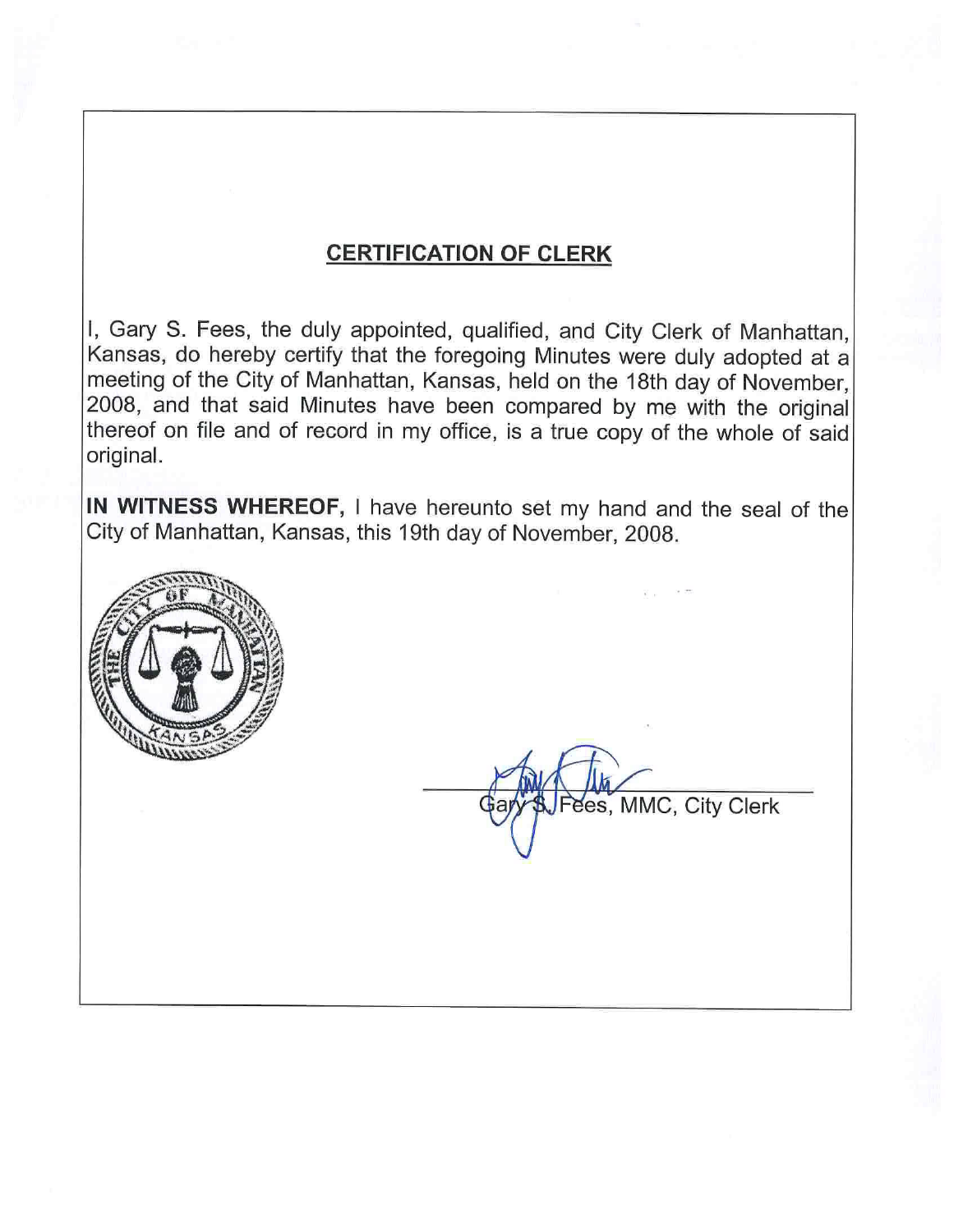

# *MINUTES CITY COMMISSION MEETING TUESDAY, NOVEMBER 4, 2008 7:00 P.M.*

The Regular Meeting of the City Commission was held at 7:00 p.m. in the City Commission Room. Mayor Mark J. Hatesohl and Commissioners Bob Strawn, Bruce Snead, James E. Sherow, and Tom Phillips were present. Also present were the City Manager Ron R. Fehr, Assistant City Manager Jason Hilgers, Assistant City Manager Lauren Palmer, City Attorney Bill Frost, Assistant City Clerk Brenda K. Wolf, 6 staff, and approximately 80 interested citizens.

### PLEDGE OF ALLEGIANCE

Mayor Hatesohl led the Commission in the Pledge of Allegiance.

## PROCLAMATIONS

Mayor Hatesohl proclaimed November 8, 2008, *Buddy Poppies.* Vincent Van Cleave, Senior Vice Commander, and Walt Gatsche, Past Commander, VFW #1786, were present to receive the proclamation.

Mayor Hatesohl proclaimed November 11, 2008, *Veterans' Day*. Mike Kearns, President, and Dave Fiser, Flint Hills Veteran's Coalition, and Walt Gatsche, Commander, VFW #1786, were present to receive the proclamation.

## PUBLIC COMMENTS

Mayor Hatesohl opened the public comments.

Hearing no comments, Mayor Hatesohl closed the public comments.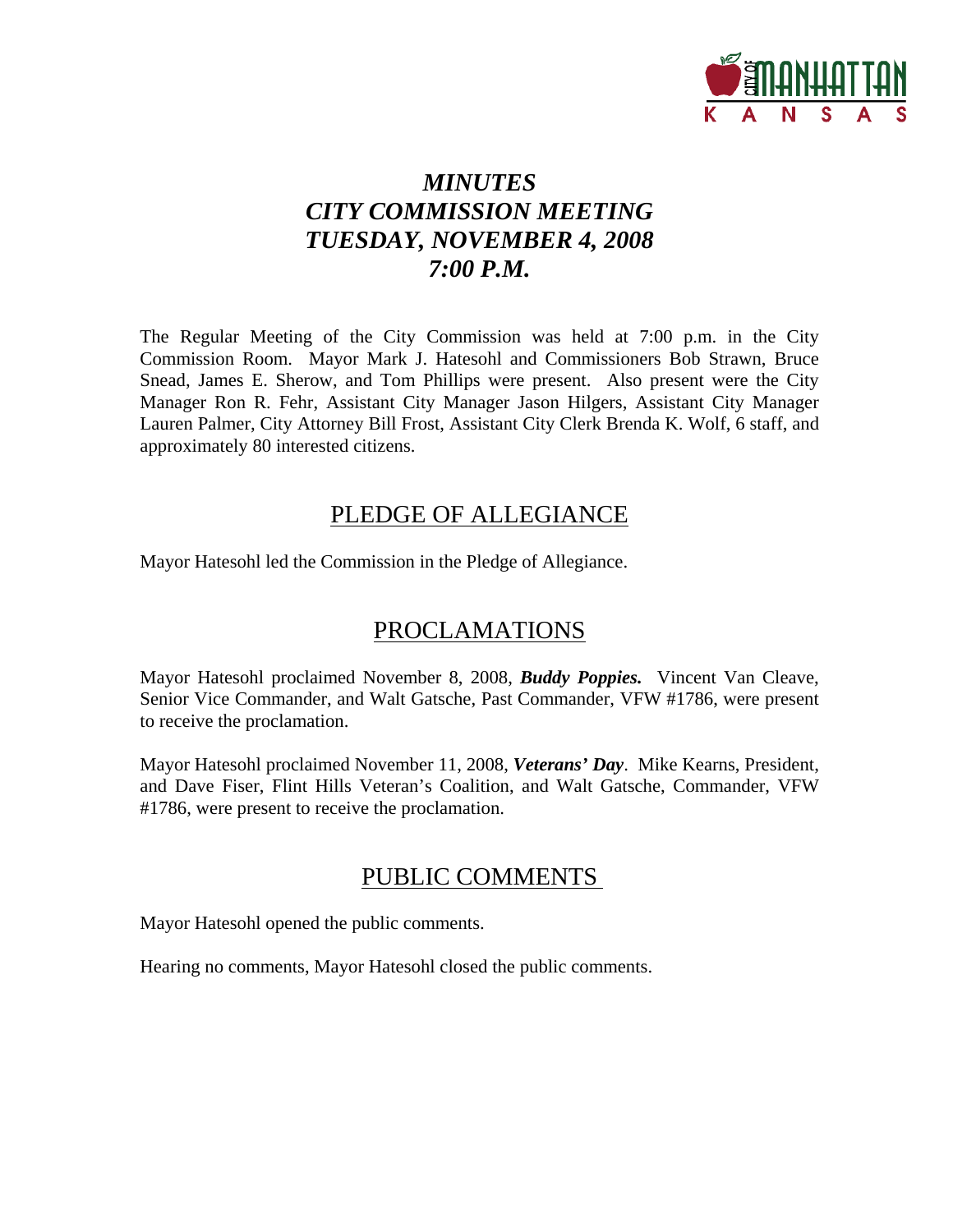### COMMISSIONER COMMENTS

There were no Commissioner comments.

### CONSENT AGENDA

(\* denotes those items discussed)

#### **MINUTES**

The Commission approved the minutes of the Special City Commission Meeting held Tuesday, October 14, 2008, the Regular City Commission Meeting held Tuesday, October 21, 2008, and the Special City Commission Meeting held Tuesday, October 28, 2008.

#### **CLAIMS REGISTER NO. 2593**

The Commission approved Claims Register No. 2593 authorizing and approving the payment of claims from October 15, 2008, to October 28, 2008, in the amount of \$2,066,699.59.

#### **LICENSE – RENEWALS**

The Commission approved a Cereal Malt Beverage License for calendar year 2008 for Bushwackers, 531 North Manhattan Avenue; Kwik Shop, Inc., 1337 Anderson Avenue; and a Tree Maintenance License for 2008 for Allscapes, 608 Pottawatomie Avenue; Asplundh Tree Expert Co., 2901 Princeton Place; Blueville Nursery, Inc., 4539 Anderson Avenue; Don's Stump Removal & Tree Service, 3761 South 33rd Street; Growing Concerns, Inc., 2880 Zeandale Road; Hummel Tree Service, 601 Pottawatomie Avenue; Mugler Tree Care, 2400 West 60<sup>th</sup> Avenue; Randy's Tree Service, 110 Castle Street, Junction City, KS; Salina Tree, Inc., 2681 West State Street Road, Salina, KS; Tree Design d.b.a. Three Men-Tree Service, 255 Ridge Drive.

#### **FINAL PLAT – WESTPORT SOUTH ADDITION**

The Commission accepted the easements and rights-of-way, as shown on the Final Plat of Westport South Addition, generally located south of the intersection of Westport Drive and Anderson Avenue, based on conformance with the Manhattan Urban Area Subdivision Regulations.

#### **ORDINANCE NO. 6735 – DESIGNATE – TUTTLE CREEK BOULEVARD A MAIN TRAFFICWAY – MARLATT AVENUE A MAIN TRAFFICWAY CONNECTION**

The Commission approved Ordinance No. 6735 designating Tuttle Creek Boulevard as a main trafficway and designating Marlatt Avenue from Tuttle Creek Boulevard to Casement Road as a main trafficway connection.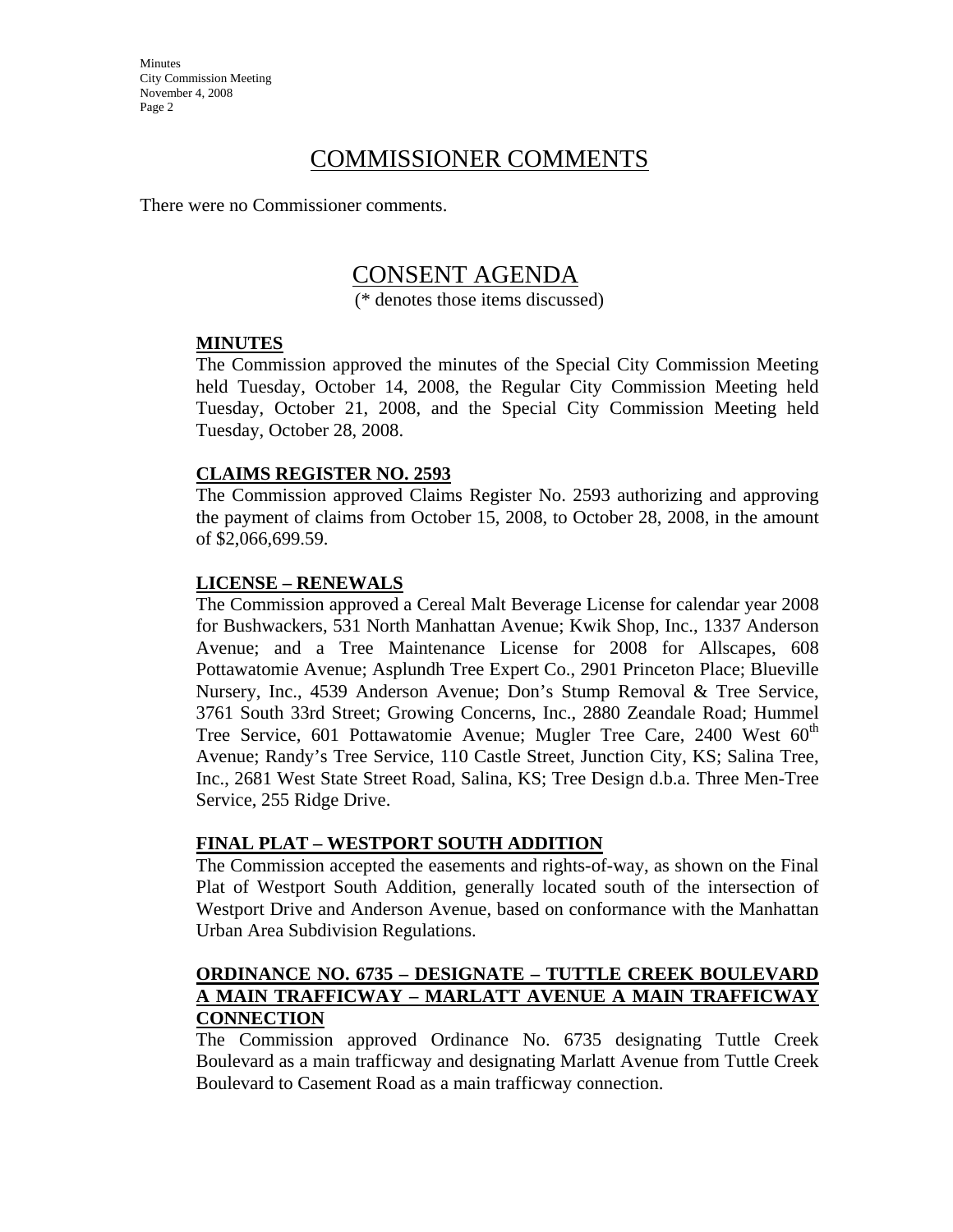## CONSENT AGENDA (*CONTINUED*)

#### **RESOLUTION NO. 110408-B – FINANCE – US 24 AND MARLATT AVENUE PROJECT (ST0612)**

The Commission approved Resolution No. 110408-B authorizing financing in an amount not to exceed \$390,000.00 in General Obligation Bonds for the US 24 and Marlatt Avenue Project (ST0612).

#### **ORDINANCE NO. 6736 – INSTALL – STOP AND YIELD SIGNS**

The Commission approved Ordinance No. 6736 establishing traffic control devices at certain intersections within the city limits of Manhattan *(See Attachment No. 1)*, based on the recommendations in the Manhattan Area Transportation Strategy Report and Manual of Uniform Traffic Control Devices (MUTCD), and consistent with current practices/policies of the City of Manhattan.

#### **PUBLIC HEARING – VACATE UTILITY EASEMENT – COLBERT HILLS ADDITION, UNIT THREE, LOT 1A**

Mayor Hatesohl opened the public hearing.

Hearing no comments, Mayor Hatesohl closed the public hearing.

#### **FIRST READING – VACATE UTILITY EASEMENT – COLBERT HILLS ADDITION, UNIT THREE, LOT 1A**

The Commission approved first reading of an ordinance vacating a portion of a 16' (sixteen) foot wide utility easement located in Colbert Hills Addition, Unit Three, Lot 1A, an addition to the City of Manhattan, Riley County, Kansas.

#### **\* RESOLUTION NO. 110408-A – ESTABLISH – BICYCLE ADVISORY COMMITTEE**

The Commission approved Resolution No. 110408-A authorizing the establishment of a Bicycle Advisory Committee.

#### **RESOLUTION NO. 110408-C – REVISED PETITION – SILO TOWNHOMES ADDITION – STREET IMPROVEMENTS (ST0808)**

The Commission found the revised petition sufficient and approved Resolution No. 110408-C rescinding Resolution No. 040108-B and finding the project advisable and authorizing construction for Silo Townhomes Addition Street Improvements (ST0808).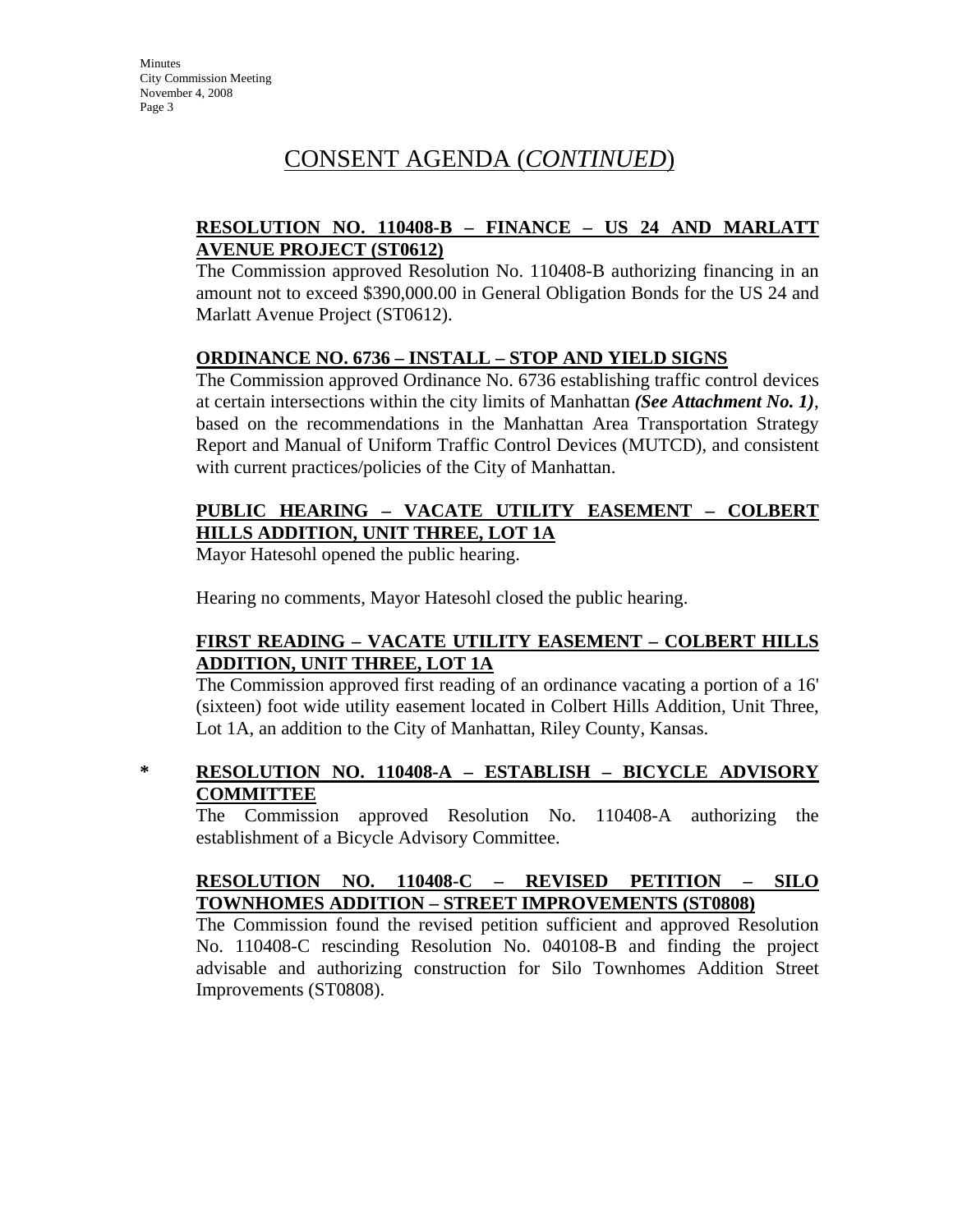## CONSENT AGENDA (*CONTINUED*)

#### **RESOLUTION NO. 110408-D – KDOT AGREEMENT – JULIETTE AVENUE/BLUEMONT AVENUE INTERSECTION IMPROVEMENT (ST0804)**

The Commission approved Resolution No. 110408-D authorizing the Mayor and City Clerk to execute the agreement with KDOT for safety improvements to the intersection of Juliette Avenue and Bluemont Avenue (ST0804).

#### **AWARD CONTRACT – DEMOLITION OF C-ROW EXTENSION AIRCRAFT HANGAR (AP801P)**

The Commission accepted the Base Bid of \$1.00 from Gideon Excavating, Inc., and authorized the Mayor and City Clerk to execute a contract with Gideon Excavating, Inc., of St. Marys, Kansas, for the Demolition of the C-Row Extension Aircraft Hangar (AP801P).

### **AMEND – ENGINEERING SERVICES – SOUTH 4TH STREET (ST0813)**

The Commission approved the amendment to the Engineering Services Agreement for the South 4<sup>th</sup> Street Project from K-18 (Fort Riley Boulevard) to Pierre Street and Stormwater Drainage Improvements (ST0813), and authorized the Mayor to execute the amendment, resulting in a net increase in the amount of \$14,300.00 to the contract with HWS Consultants, of Manhattan, Kansas.

#### **AGREEMENT – ARCHEOLOGICAL SURVEY PROJECT**

The Commission authorized City Administration to finalize and the Mayor and City Clerk to execute an agreement with Kansas State University for professional services to complete the Archeological Survey Project.

#### **\* BOARD APPOINTMENTS**

The Commission approved appointments by Mayor Hatesohl to various boards and committees of the City.

#### *\* Bicycle Advisory Committee*

Appointment of Brian Hardeman, 1822 Laramie Street, to a one-year At-Large term. Mr. Hardeman's term begins immediately, and will expire October 31, 2009.

Appointment of Diane Novak, 11330 Military Trail Road, to a one-year At-Large term. Ms. Novak's term begins immediately, and will expire October 31, 2009.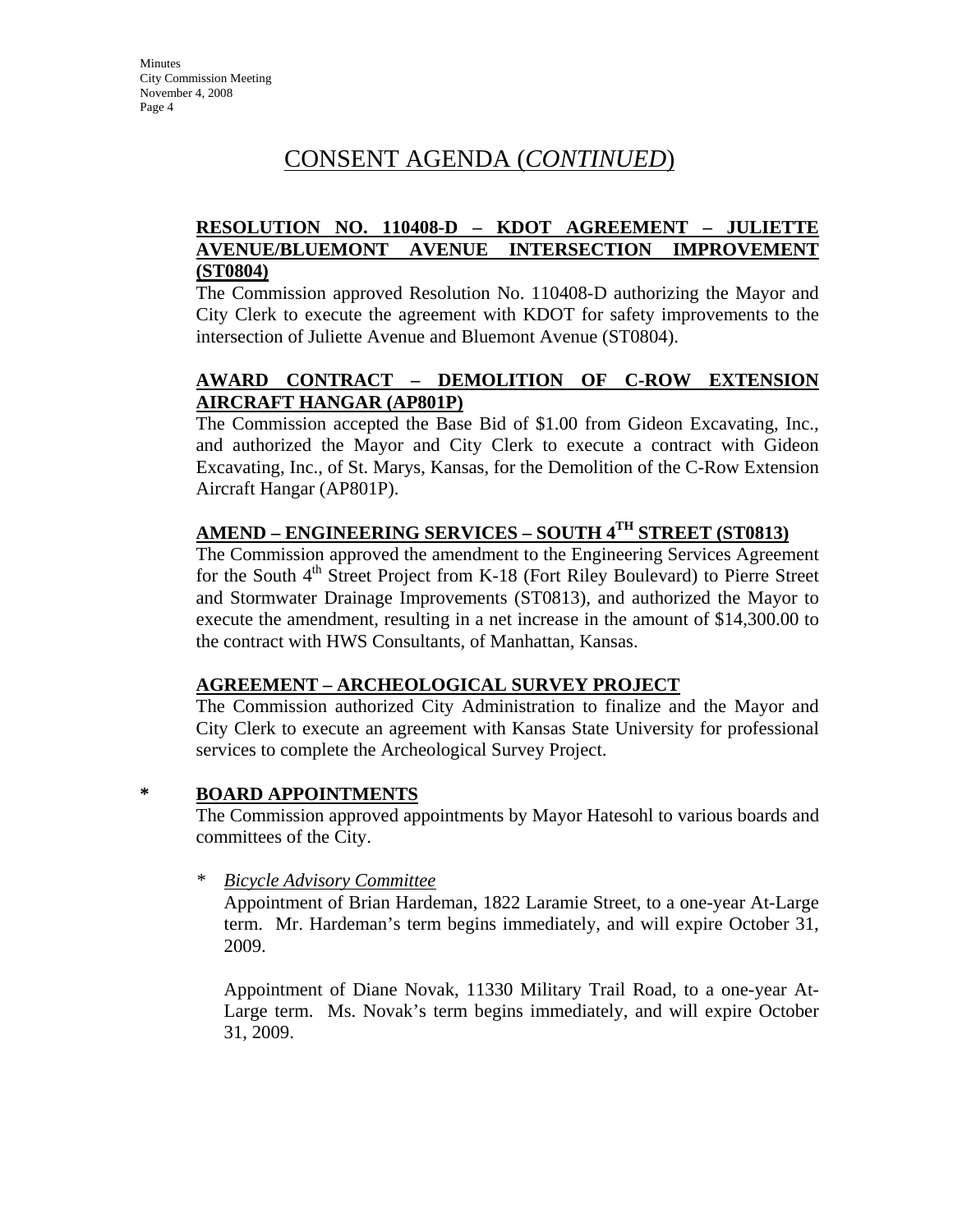### CONSENT AGENDA (*CONTINUED*)

#### **BOARD APPOINTMENTS** *(CONTINUED)*

*\* Bicycle Advisory Committee (Continued)* Appointment of Dan Scott, 3137 Ella Lane, to a one-year At-Large term. Mr. Scott's term begins immediately, and will expire October 31, 2009.

Appointment of David Colburn, 1906 Bluestem Terrace, to a two-year Unified School District #383 term. Mr. Colburn's term begins immediately, and will expire October 31, 2010.

Appointment of Susanne Kufahl, 17170 Highway 16, to a two-year Riley County-Manhattan Health Department term. Ms. Kufahl's term begins immediately, and will expire October 31, 2010.

Appointment of Richard Markle, 420 Oakdale Drive, to a two-year Manhattan Business Community term. Mr. Markle's term begins immediately, and will expire October 31, 2010.

Appointment of Ben Champion, 1519 Poyntz Avenue, to a three-year Kansas State University term. Mr. Champion's term begins immediately, and will expire October 31, 2011.

Appointment of Joseph Edmunds, 360 Zeandale Road, to a three-year Riley County term. Mr. Edmunds' term begins immediately, and will expire October 31, 2011.

Appointment of Jeff Hooper, 1001 South Seth Child Road, to a three-year Riley County Police Department term. Mr. Hooper's term begins immediately, and will expire October 31, 2011.

#### *Housing Authority Board of Commissioners*

Appointment of Phil Anderson, 1718 Fairchild Avenue, to a four-year term. Mr. Anderson's term begins immediately, and will expire March 3, 2012.

Appointment of Doug Kraemer, 3153 Ella Lane, to a four-year term. Mr. Kraemer's term begins immediately, and will expire March 3, 2012.

Appointment of Janis Clare Galitzer, 1504 Humboldt Street, to a four-year term. Ms. Galitzer's term begins immediately, and will expire March 3, 2012.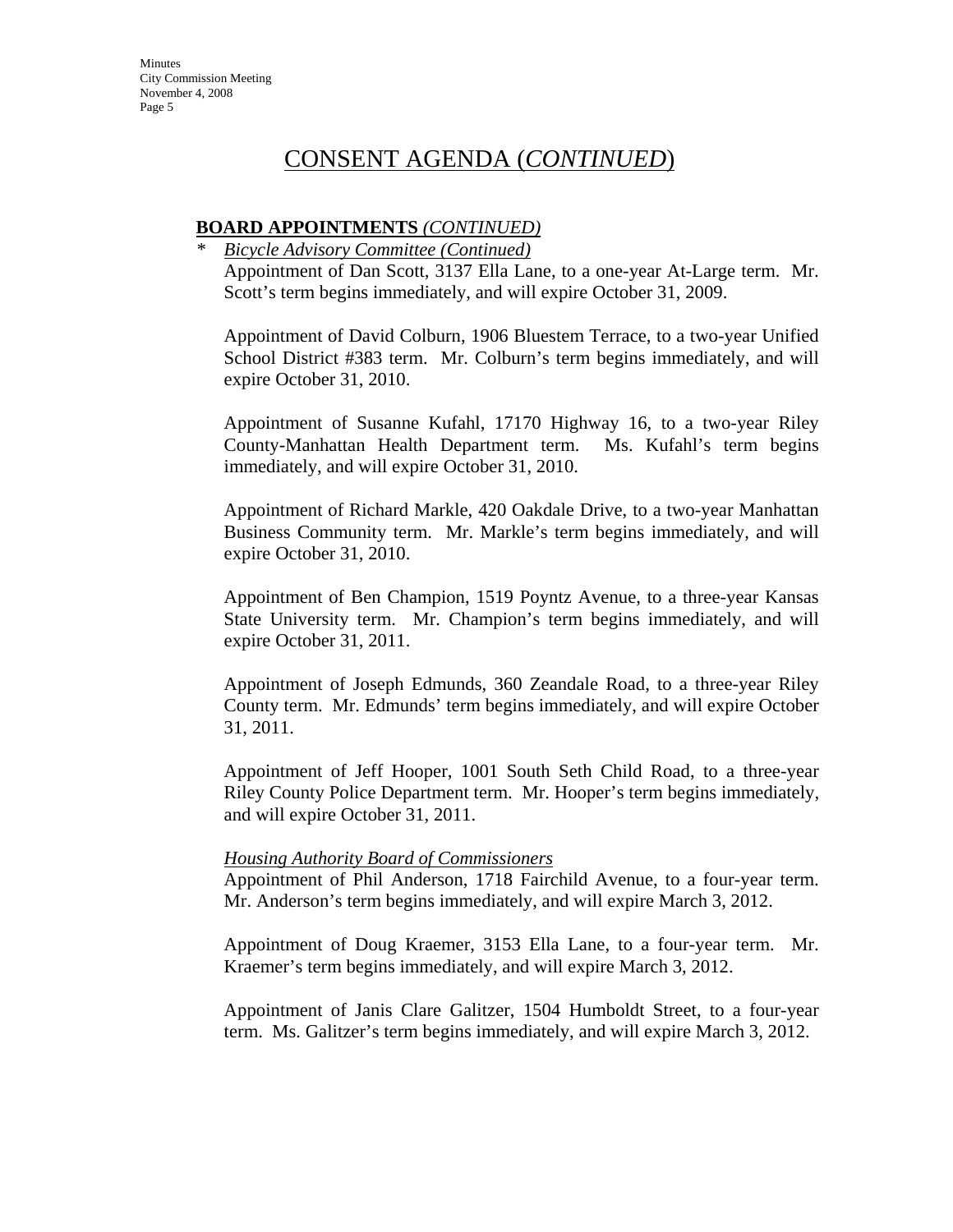### CONSENT AGENDA (*CONTINUED*)

After discussion, Commissioner Sherow moved to approve the consent agenda. Commissioner Snead seconded the motion. On a roll call vote, motion carried 5-0.

# GENERAL AGENDA

#### **REQUEST - MANHATTAN DAY CARE AND LEARNING CENTER**

Lauren Palmer, Assistant City Manager, gave a brief overview of the request for funding from the Manhattan Day Care.

Jeff Rosenow, Board Chair, Manhattan Day Care, 319 Denison Avenue, recognized current and past board members in the audience, thanked the Commission for considering the request, and provided additional information regarding the Manhattan Day Care and the families with the Center.

Casey Kyle, Executive Director, Manhattan Day Care, provided information on the history of the Center, the families it serves, and what the Center provides to the children.

Karla Hagemeister, 2114 Casement Road, member of First United Methodist Church, and Vice President, Manhattan Day Care Board, read a letter from Riley County Attorney Barry Wilkerson. The letter stated that if the Center closed, this would be an unfortunate loss to children, parents, and community as a whole and that a community that does not invest in its children invests in the community's ultimate demise. Ms. Hagemeister stated that the Center prepares kids to be successful and contributing members of the community.

Tana Warner, 2500 Farm Bureau Road, a single parent whose children attended the Center, stated she could only imagine the difficulties the parents are facing now in looking for safe daycare for their kids. She also stated how important the Center is for entire community.

Kay Scarbrough, Senior Pastor, First United Methodist Church, 612 Poyntz Avenue, urged the Commission to grant the request and then read a letter from C. Clyde Jones who wrote in support of the request for funding and stated that it is imperative that the community joins forces to avoid the closing of the Center. He also wrote that he personally will assist financially and professionally to help the Center.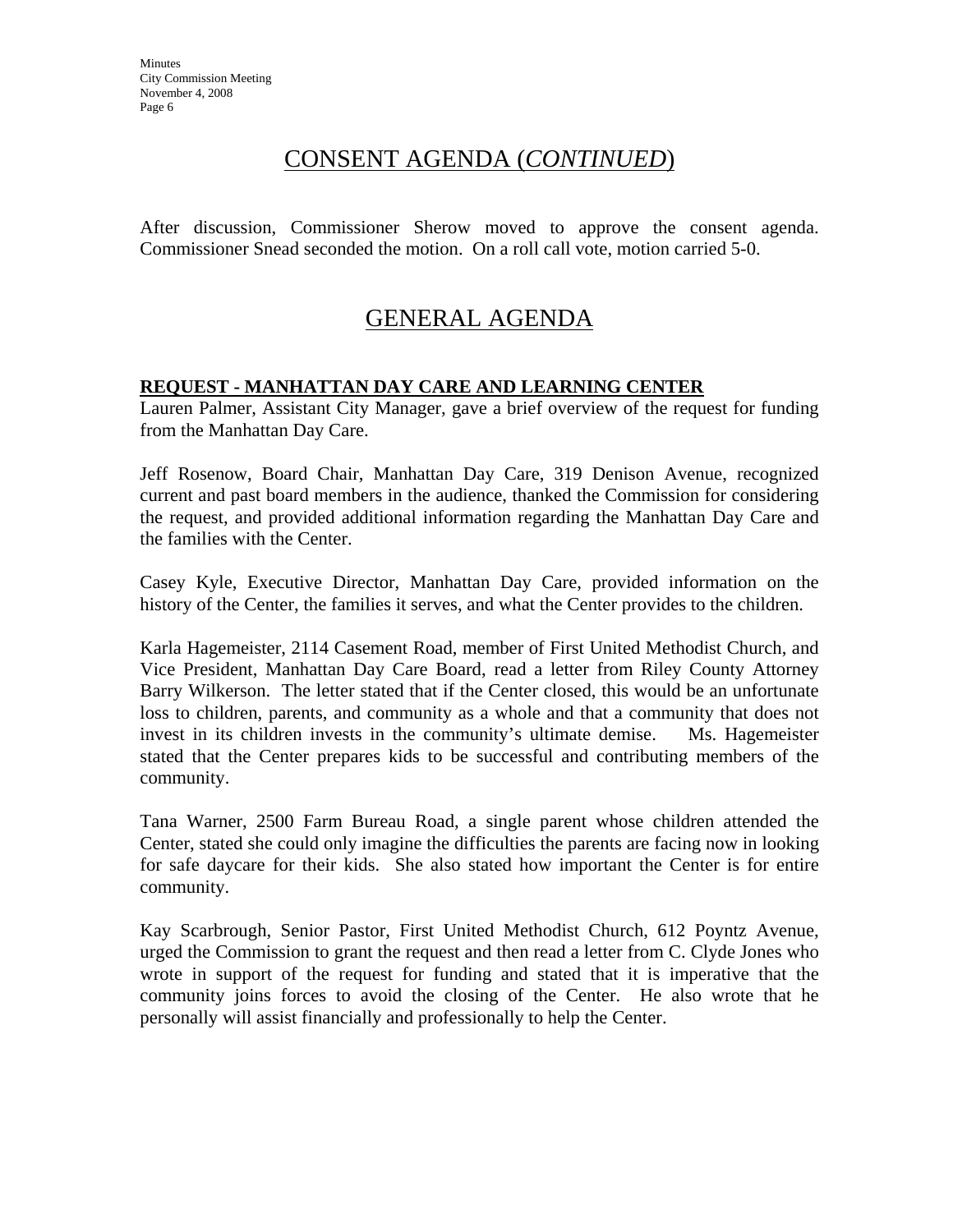### GENERAL AGENDA (*CONTINUED*)

#### **REQUEST - MANHATTAN DAY CARE AND LEARNING CENTER** *(CONTINUED)*

Steve Shields, 3701 Stratford Terrace, Board Member, Manhattan Day Care, stated the decision before the Commission was critical. With the current and future growth in community, this is the worst time to allow the Center to close since there is a bright future for the Center. The problem is due to new daycares coming on line at Fort Riley, causing the cost of labor to increase. He stated that employers must step forward to help keep the Center alive and urged the Commission to support the request.

Jeff Rosenow, Board Chair, Manhattan Day Care, 319 Denison Avenue, and Casey Kyle, Executive Director, Manhattan Day Care, answered questions from the Commission.

Ron Fehr, City Manager, and Commissioner Snead spoke to why the request came before the Commission before it went before Social Services Advisory Board (SSAB).

Debbie Madsen, Chair, Social Services Advisory Board, stated that the request did not come before the SSAB before coming before the Commission but giving the critical nature, she was confident the Board would have approved the request.

Commissioner Strawn requested financial statements for Manhattan Day Care.

Jeff Rosenow, Board Chair, Manhattan Day Care, 319 Denison Avenue, answered additional questions from the Commission.

Commissioner Phillips requested to see Manhattan Day Care's Business Plan and Business Model.

Jeff Rosenow, Board Chair, Manhattan Day Care, 319 Denison Avenue, provided additional information to the Commission.

Casey Kyle, Executive Director, Manhattan Day Care, and Jeff Rosenow, Board Chair, Manhattan Day Care, 319 Denison Avenue, answered questions from the Commission.

Jeff Morris, 2104 Browning Avenue, stated that his children attended the Center and prepared his children for school. He also stated that the Center is great for the Community and that the current location provides easy access.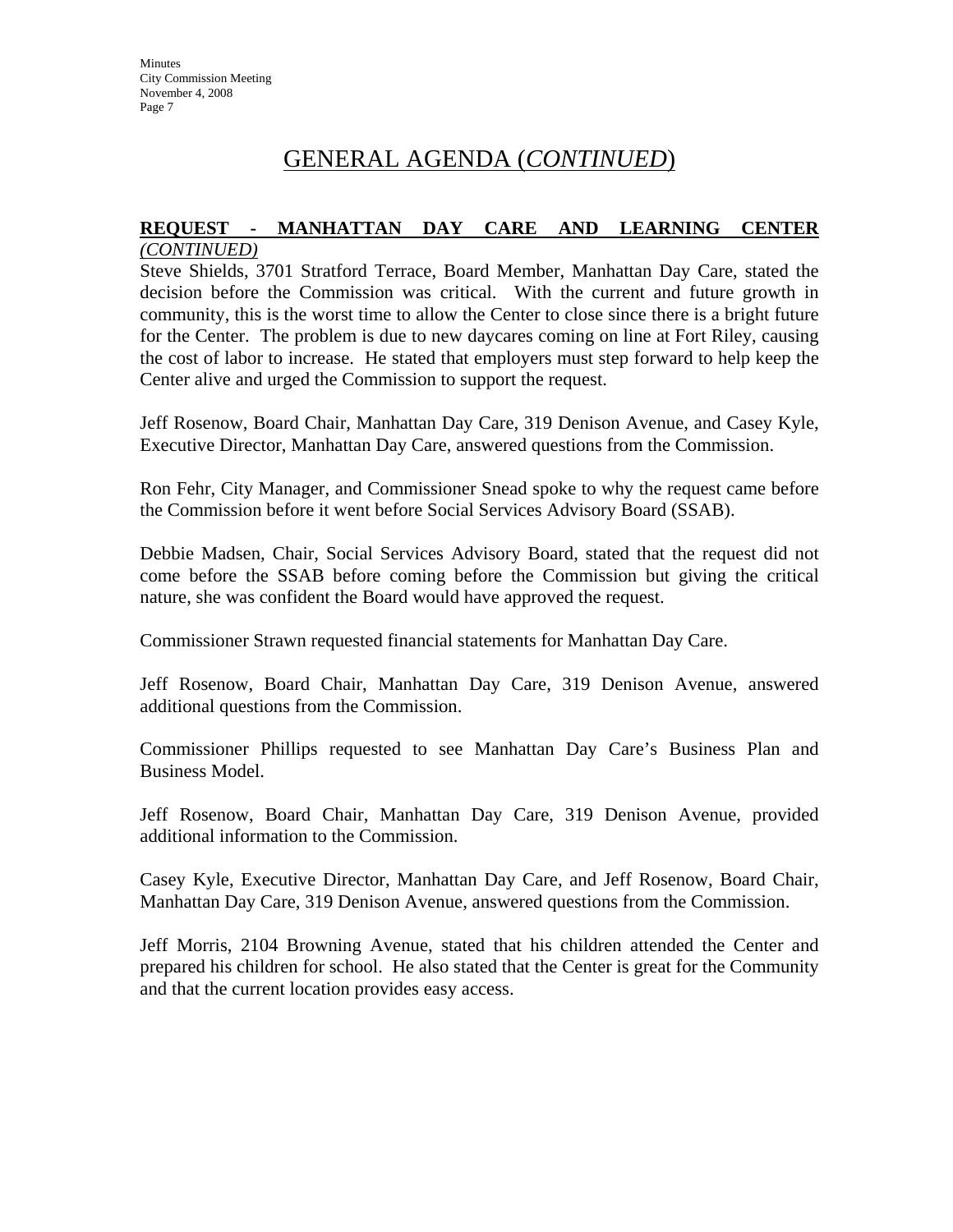## GENERAL AGENDA (*CONTINUED*)

#### **REQUEST - MANHATTAN DAY CARE AND LEARNING CENTER** *(CONTINUED)*

Lee Taylor, 1612 Lisa Lane, Greater Manhattan Community Foundation, asked for the Commission's and the entire community's support. She stated that the Foundation will be launching an effort to raise a \$1 million endowment for childcare scholarships so that families that need the most help can obtain affordable quality childcare. She urged the Commission and citizens to help; this has to be a community effort.

Sandra Lapointe, 2020 Hunting Avenue, whose son attends the Center, stated she had committed her own resources and offered to act as a consultant for Manhattan Day Care.

Brian Saddler, 2613 Kimball Avenue, stated the need for daycare is great in the military and education communities and if the Center were to expand, it would help the community.

Amanda Deuser, 2929 Brookville Drive, single mother, stated she chose to live in Manhattan due to quality of daycare and urged the Commission to keep the Center open.

Beth Brintle, 17787 300<sup>th</sup> Rd, Alta Vista, who works and commutes to Manhattan, stated that it took her three months to find quality daycare for her son. She also stated that the Center provides excellent care and that it would be devastating for the community if the Center was to close, especially for low income families.

Shauna Gillelan, 831 Ewing Road, single parent, stated that it is hard to find daycare anywhere close to Manhattan to where she could survive. She does not want to leave town but if the Center was to close and she couldn't find daycare, she could possibly lose her job.

Selia Pierce,  $1207 \times 15^{th}$  Street, Wamego, stated the Center is the only daycare her son likes and is happy there.

Abby Rohr, 415 Walters Drive, Apt. No. 1011, single parent, stated the Center is her daughter's second home and that it has done a wonderful job in providing care.

Jane Lingenfelser, 2415 Galloway Drive, knows firsthand how difficult it is to find good daycare.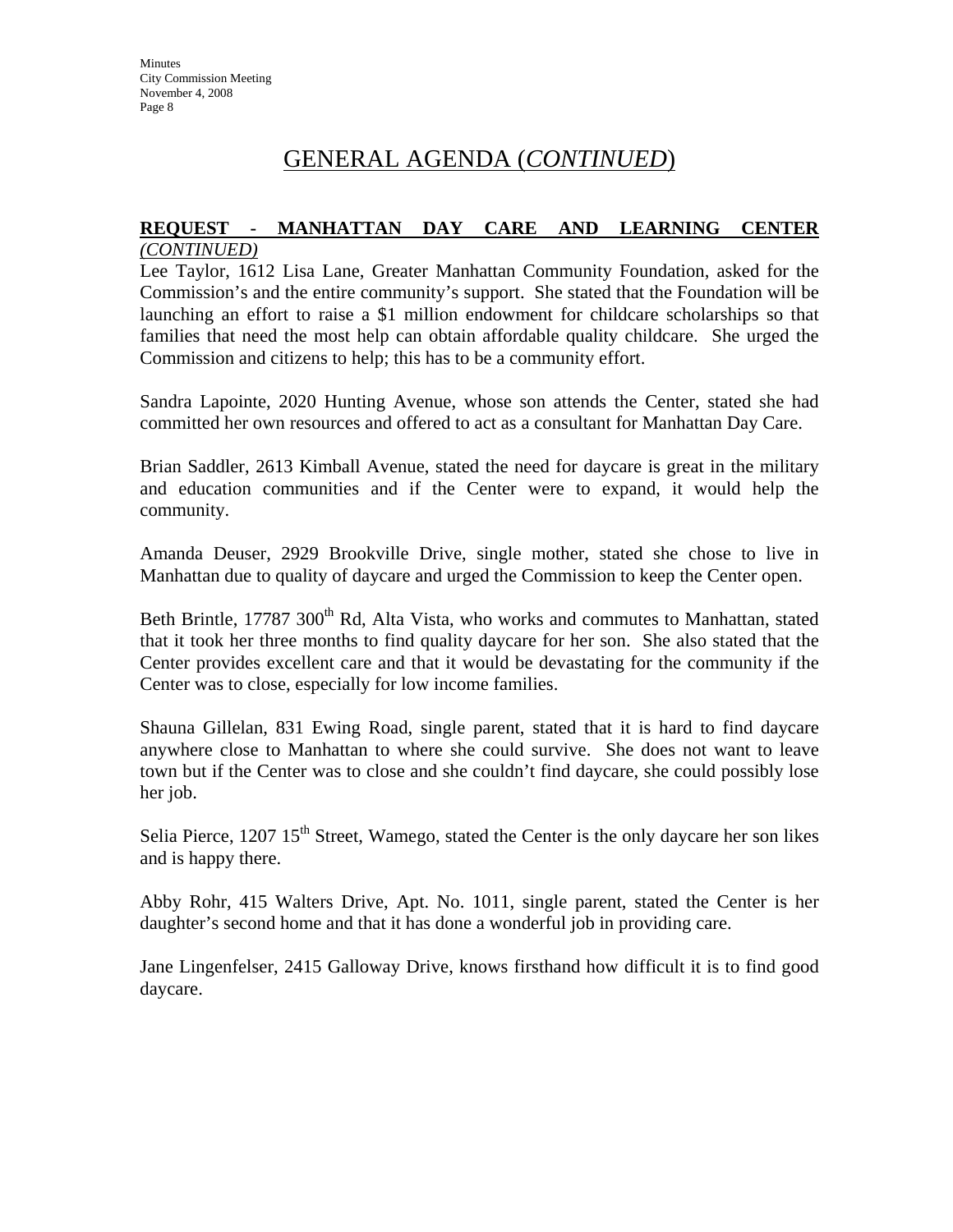## GENERAL AGENDA (*CONTINUED*)

#### **REQUEST - MANHATTAN DAY CARE AND LEARNING CENTER** *(CONTINUED)*

After discussion, Commissioner Snead moved to authorize Manhattan Day Care and Learning Center to immediately access its 2009 Social Services Advisory Board (SSAB) allocation to be drawn down as-needed through December 31, 2008, and request that the Manhattan Day Care and Learning Center report back to the City Commission as soon as possible with a long-term strategy for addressing the issues involved with continuing operations. Commissioner Sherow seconded the motion. On a roll call vote, motion carried 5-0.

#### **MANHATTAN EMERGENCY SHELTER COMMUNITY DEVELOPMENT BLOCK GRANT PERFORMANCE HEARING**

Karen Davis, Director of Community Development, presented the item.

Mayor Hatesohl opened the public hearing.

Hearing no comments, Mayor Hatesohl closed the public hearing.

#### **"DESIGN BUILD" REQUEST FOR PROPOSALS - CITY PARK SWIMMING POOL REPLACEMENT PROJECT and SPRAY PARK PROJECT FOR CITY PARK PLAYGROUND**

Curt Loupe, Director of Parks & Recreation, presented the information on the deterioration of the City Park Pool and on a splash park, the efficient use of resources, and financing options which could possibly include a Zoo Education Building and renovation of Northview and CiCo pools. He then answered questions from the Commission.

Ron Fehr, City Manager, answered a question regarding possibly placing a sales tax bond issue on the ballot.

Curt Loupe, Director of Parks and Recreation, answered questions from the Commission.

Commissioner Strawn urged that Dave Fritchen be included as a member of the Selection Committee.

After discussion, Mayor Hatesohl moved to approve the Request for Proposals outlines for design-build services associated with City Park Pool Replacement and/or City Park Playground Splash Pad, authorize staff to proceed with the RFP process, and appoint Commissioner Phillips to the Selection Committee. Commissioner Strawn seconded the motion. On a roll call vote, motion carried 5-0.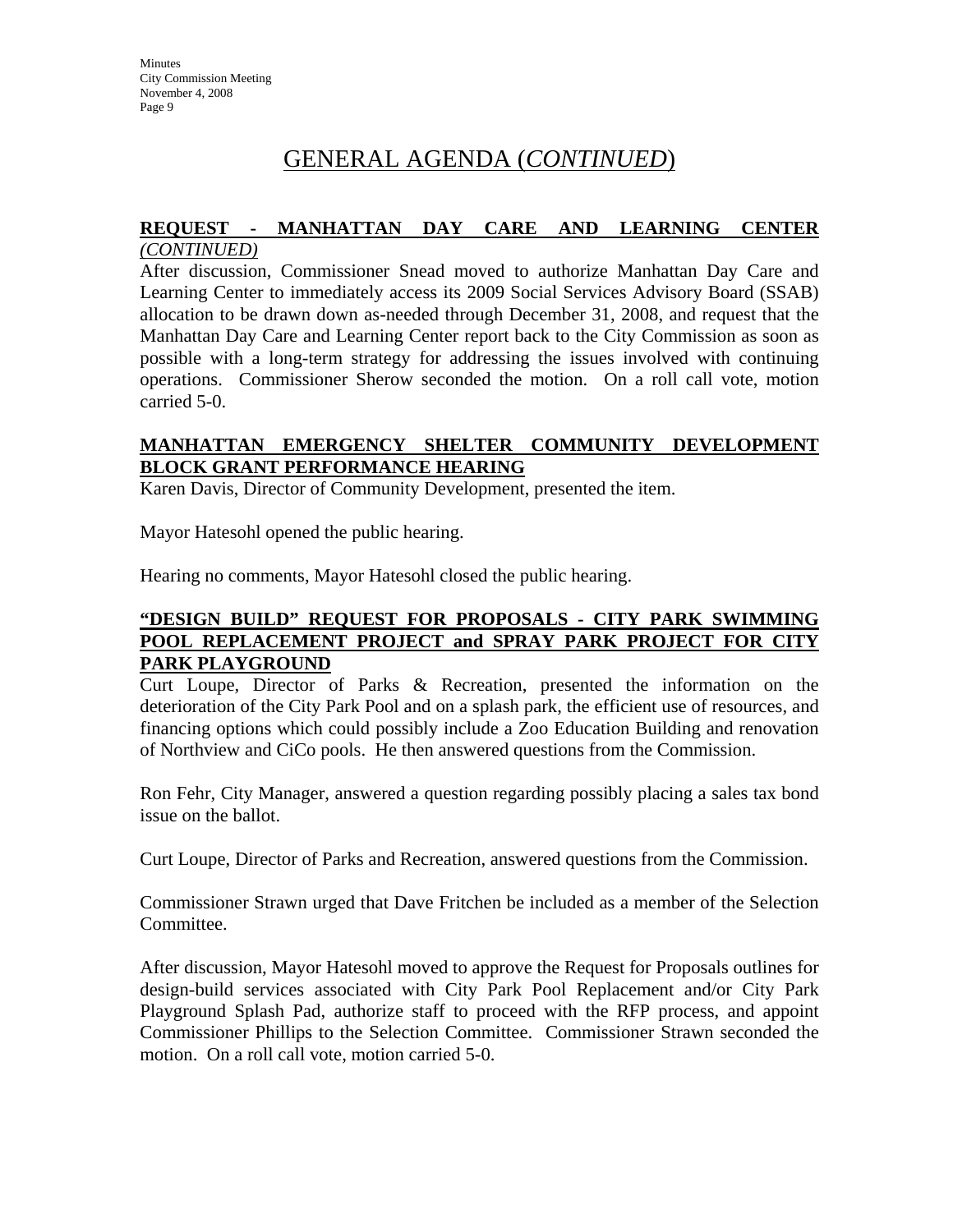## GENERAL AGENDA (*CONTINUED*)

At 8:52 p.m., the Commission took a short break.

#### **CICO WATER TOWER MONOPOLE LAND LEASE - AT&T**

Jason Hilgers, Assistant City Manager, provided information on the monopole and terms of the lease with AT&T. He introduced Caroline Boyd, Telecom Realty Consultants, representing AT&T.

Jason Hilgers, Assistant City Manager, Caroline Boyd, Telecom Realty Consultants, and Bill Frost, City Attorney, answered questions from the Commission.

After discussion, Commissioner Sherow moved to authorize City Administration to finalize and the Mayor and City Clerk to execute a land lease agreement between the City and AT&T for the use of City property adjacent to the City's CICO water tank to construct and utilize a monopole for the transmission and reception of communications signals. Commissioner Strawn seconded the motion. On a roll call vote, motion carried 5-0.

#### **CHARTER ORDINANCE NO. 45 – ESTABLISH NUMBER OF CANDIDATES NECESSARY TO HOLD A CITY PRIMARY ELECTION**

Bill Frost, City Attorney, reviewed changes in the State Statute and confusion caused by the wording in the Statute.

Bill Frost, City Attorney, answered questions from the Commission.

After discussion, Commissioner Snead moved to approve Charter Ordinance No. 45 establishing the number of candidates necessary to hold a City primary election at eight (8). Commissioner Sherow seconded the motion.

Bill Frost, City Attorney, asked for clarification of the motion.

Commissioner Snead withdrew his motion.

After discussion, Commissioner Snead moved to approve Charter Ordinance No. 45 establishing the number of candidates necessary to hold a City primary election at eight (8) or above; the primary election would reduce the candidates for the general election to six  $(6)$ . If there are seven  $(7)$  candidates, there will be no primary and all seven  $(7)$ candidates would be listed on the general election ballot. Commissioner Sherow seconded the motion. On roll call vote, motion failed 3-2 with Commissioners Strawn and Phillips voting against.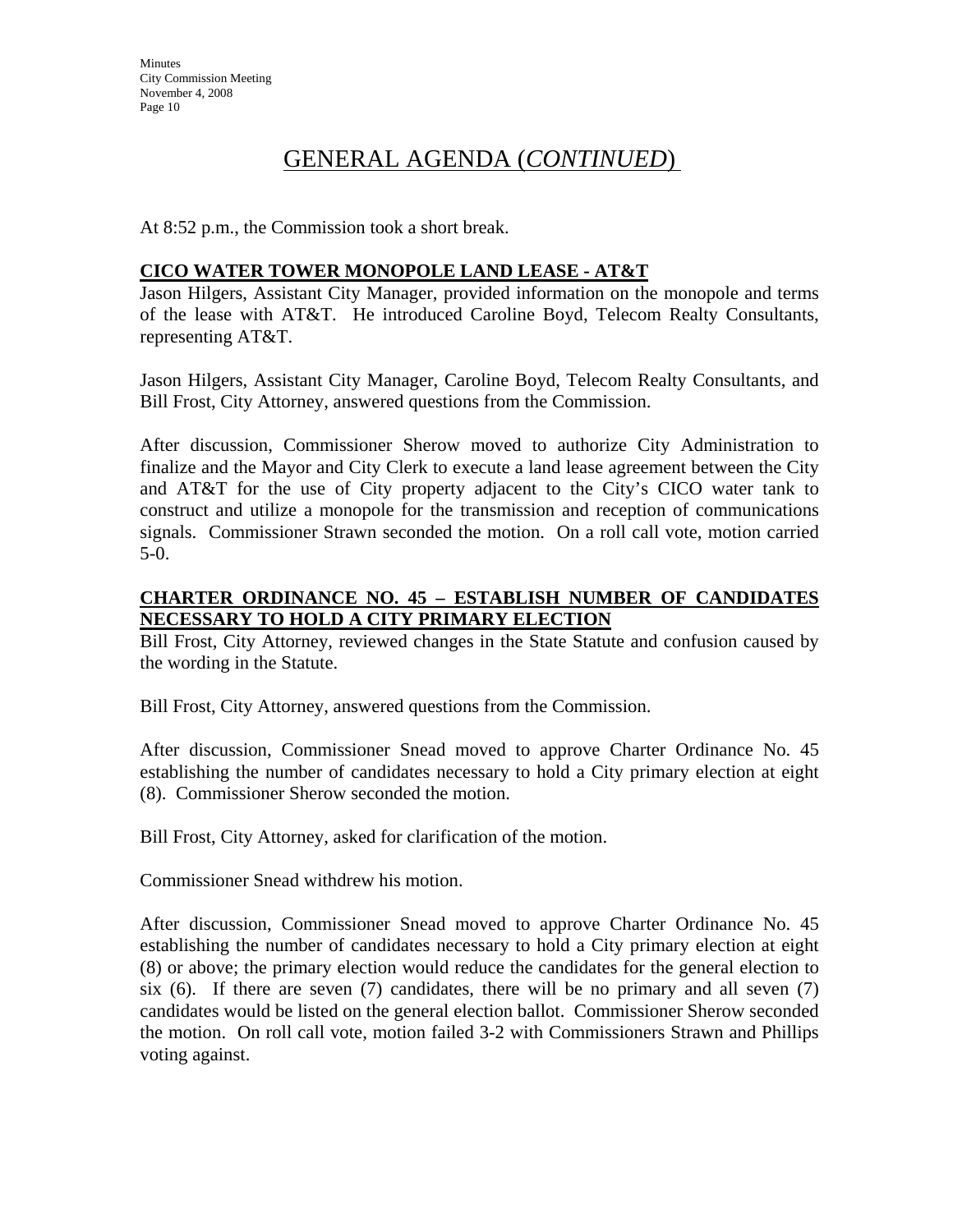#### GENERAL AGENDA (CONTINUED)

#### **CHARTER ORDINANCE NO. 45 - ESTABLISH NUMBER OF CANDIDATES** NECESSARY TO HOLD A CITY PRIMARY ELECTION (CONTINUED)

After discussion, Mayor Hatesohl moved to approve Charter Ordinance No. 45 establishing the number of candidates necessary to hold primary election at 10. Commissioner Strawn seconded the motion. On roll call vote, motion failed 3-2 with Commissioners Snead and Sherow voting against.

### **EXECUTIVE SESSION**

Commissioner Snead moved to recess into Executive Session until 9:55 p.m. for the purpose of discussions with the Attorneys for the City regarding pending legal matters that need to be confidential and that are deemed privileged in the attorney-client relationship. Commissioner Sherow carried 5-0.

At 9:55 p.m., the Commission reconvened with Mayor Hatesohl and Commissioners Strawn, Snead, Sherow, and Phillips in attendance.

Commissioner Snead moved to come out of Executive Session. Commissioner Phillips seconded the motion. On roll call vote, motion carried 5-0.

#### **ADJOURNMENT**

At 9:56 p.m. the Commission adjourned.

Brenda K. Way